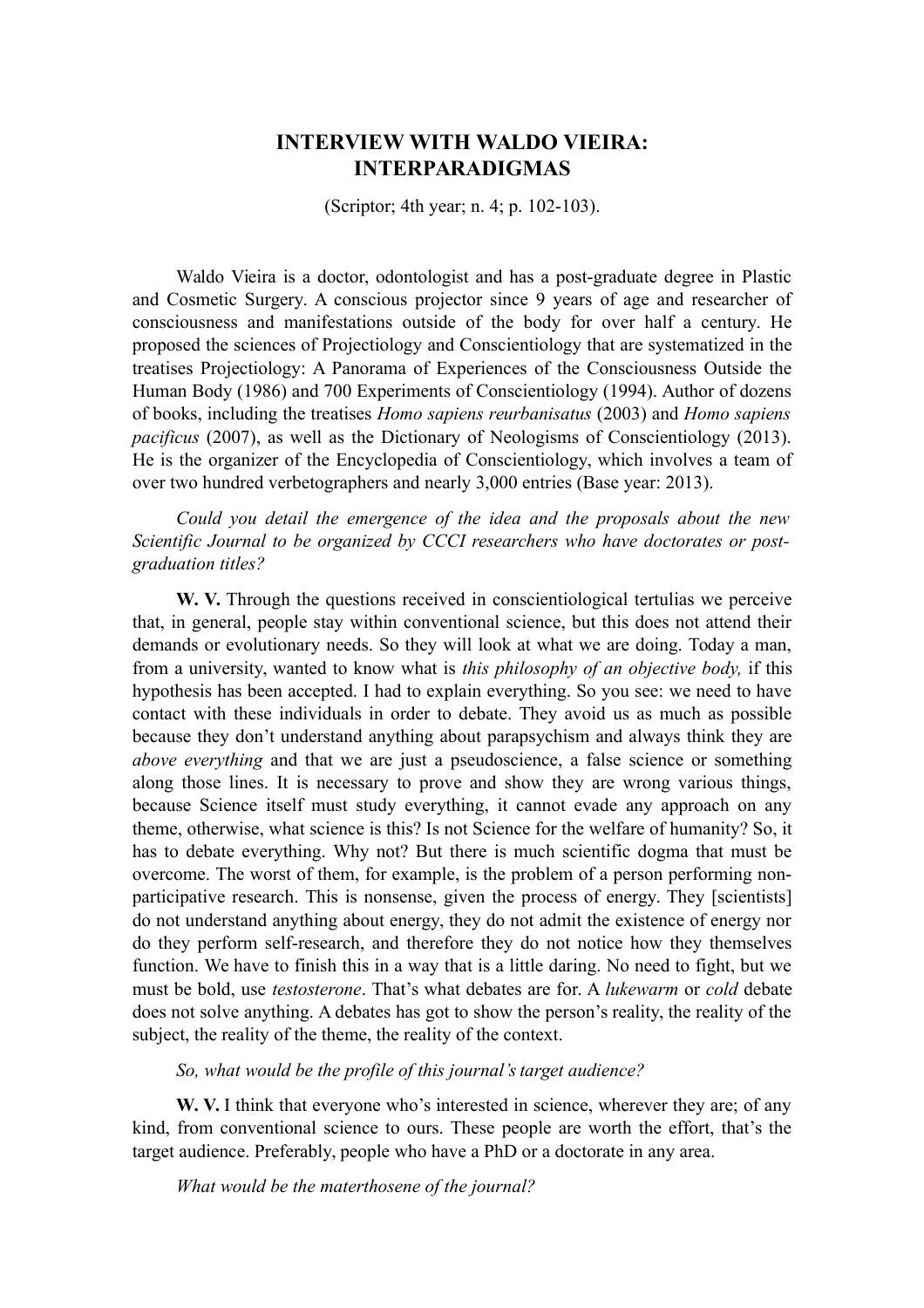W. V. The materthosene would be, beyond good will and good intentions, the maximum criticizing of this condition. To tell electronautic scientists what comes from being self-discerning. Conventional scientists do not have self-discernment, otherwise they would have better defined priorities. If priority is lacking it is because there is no discernment. It's just like a person who smokes. For example, in conventional science there is Freud who smoked cigars non-stop. There is also the philosopher Pondé [Luiz Felipe Pondé], who is an inveterate smoker. All these people are *narrow-minded*, *short* headed. They do not study themselves and they do not see that smoking will end up destroying their health. It is like the teacher who lectures and throws their cigarette on the lecture theatre floor. How is it possible? It is incoherent. We have to work to make research more coherent.

*From the beginning, when the idea was launched, you spoke of the possible institutionalization of the Journal, to later create a CI.*

**W. V.** It is the ideal, with time. For example, look for a base, however small, but for debates. When you have a physical office, people give it greater value and volunteers arrive. The journal must have high-level collaborators. Then it is good to have a proper, adequate, comfortable base at the level doctors are accustomed to. This is very important.

#### *An environment to receive eventual doctors from universities?*

**W. V.** Yes, high-level doctors. There is nothing to hide, everything should be told face to face. This is the ideal.

#### *Besides the journal, what other activities could this CI have?*

**W. V.** You'll have to study. First it is necessary to create the CI, with a social purpose. Little by little the situation will begin to come clear. Let the facts orientate the research.

*In terms of a broader view, what would be the possible role of the journal in the group maxiproexis?*

**W. V.** I think it is the process of debate, which helps greatly because it clarifies. Also this become fixed in the documentation. It all ends up being a time capsule, it is the multiexistential self-relay. The journal will deal directly with the mentalsoma.

*These researchers of Conventional Science can also, in their future, access the journal?*

W. V. They can, also they can get to lambast the journal. That is what would be interesting, to have a mixture, the more, the better. Now, who has logic and rationality swallows the other. Little by little, people will mature and minimize their emotions during the debate, from there rationality arises. At this time others will fear the debaters. That is great, that is the goal we must attain.

*More or less what happened when you debated in INPE [National Institute of Spacial Research, in Portuguese: Instituto Nacional de Pesquisa Espacial].*

**W. V.** The scientists remained silent, laughed at me, but I used energy, like at Columbia University in Manhattan. The scientist presented himself to be a volunteer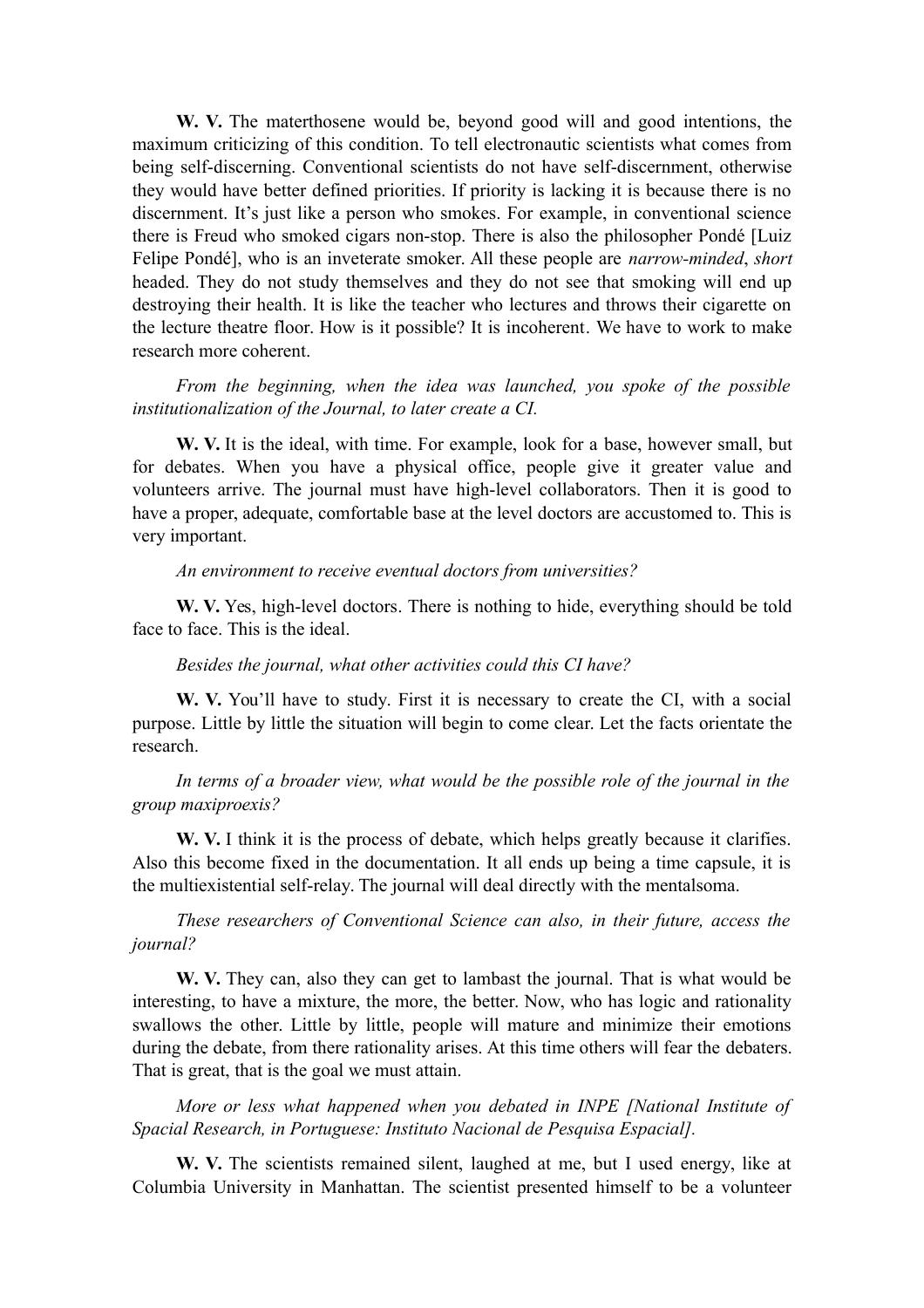and without anyone telling me I noticed he had a surgery recently. When I asked him to open his shirt, there was the heart surgery. At first they booed, then were astonished and nobody said anything. Some of these scientists, including this one, followed my courses, during a period of time.

*Do you think that this journal will bring a new condition, which would be the binomial authorship-doctorate?*

W. V. The work is important because we have to value the doctors, speaking in their language. They will not be able to complain. Doctor to doctor, we also are. However, we are showing that we do not think like they do. This alone will make the journal worthwhile. Just by having authors-doctors in Conscientiology, doctors who do not think like the other doctors, this already creates an enclave within conventional science. That is, we are doctors, but we think differently. If they criticize our doctors, it means their doctorate has no value. In other words, if there are some doctors that are worth nothing, *everyone is worth nothing*. It is a deadend for them. This is the greatest! It must be shown by a similar person, one at the same level.

## *What kind of gescon can be expected from the doctors?*

W. V. You should write articles on controversial topics that scientists do not like to address. You discuss the matter. It is a platform. The journal should be a tribune. The journal will help, you will see with time.

*You had mentioned in the Conscientiological Tertulias and Minitertulias that there are many consciousnesses waiting for this work.*

W. V. Yes, and you know why? Because they are conscexes (extraphysical consciousnesses) who committed a lot of nonsense with Electronics and are now suffering. They are regretful and want to help. The controversy of the debates, even the most pacific, will help this condition. These conscexes are afraid of resomating and remaining the same way that they were. Look where they are thinking: in the future, in their next lives. They are afraid to come to the intraphysical and be the same. Conventional Science is hard, there is a lot of dogma. In fact, one of the worst dogmas of the current times is conventional science. Only religious fanaticism ranks higher in this condition.

*These conscexes can also inspire the team working here as conventional scientists?*

W. V. They inspire everyone. They are most interested because they are guilty, have a guilty conscience, did stupid things. And another thing: there are women and men, including those who desomated at some certain age. I've seen some of them.

## *And are these people from the Intermissive Course?*

W. V. In the Intermissive Course they changed everything, so they want to go back in time. It is already another pattern, it is another generation from the Intermissive Course. Forget everything. This alone will already make the journal worth doing: to help these people who will be reborn. Some must already have be reborn around here. In this case, it's the relay of the intermission with the intraphysical and that is the best!